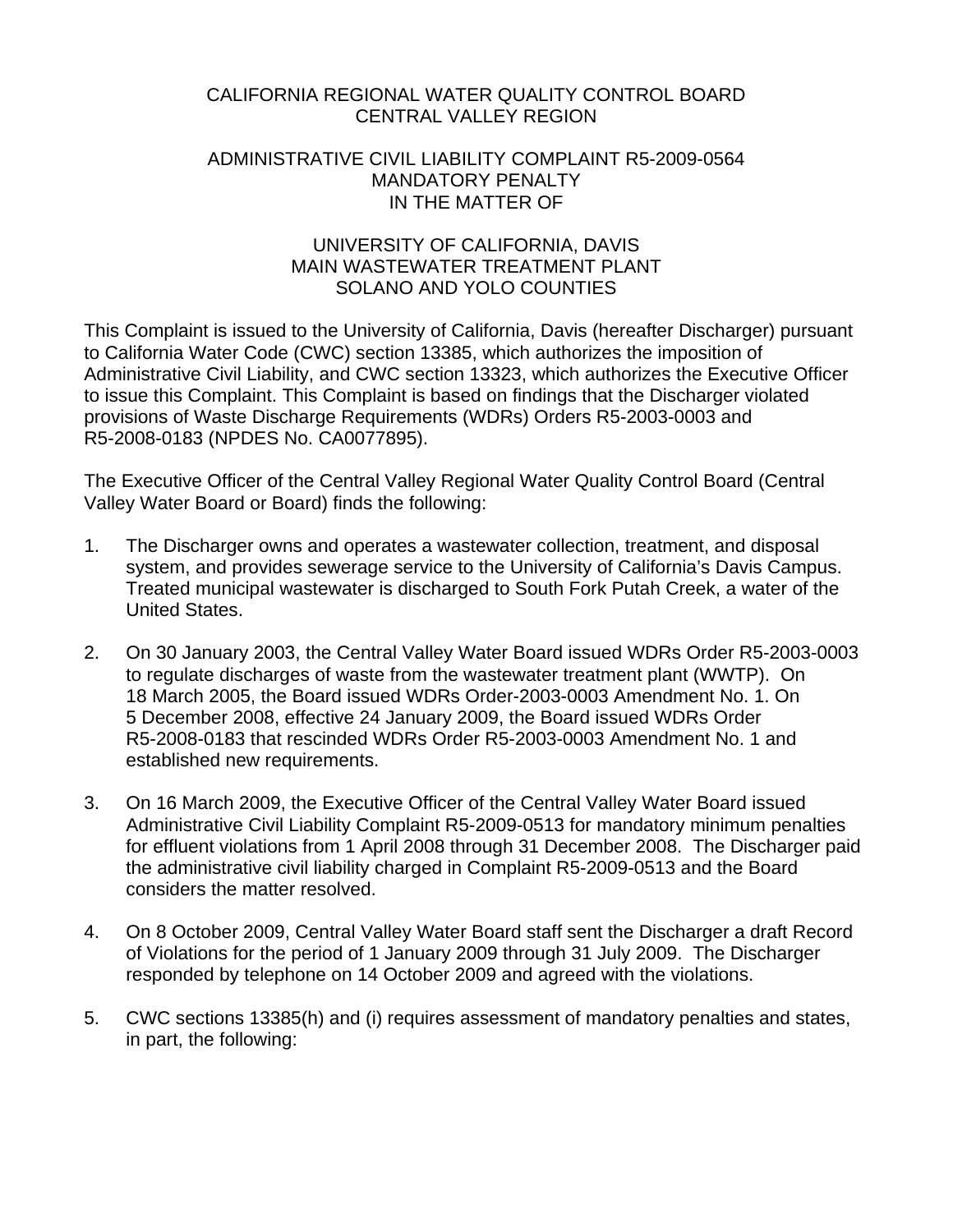CWC section 13385(h)(1) states:

Notwithstanding any other provision of this division, and except as provided in subdivisions (j), (k), and (l), a mandatory minimum penalty of three thousand dollars (\$3,000) shall be assessed for each serious violation.

CWC section 13385 (h)(2) states:

For the purposes of this section, a "serious violation" means any waste discharge that violates the effluent limitations contained in the applicable waste discharge requirements for a Group II pollutant, as specified in Appendix A to Section 123.45 of Title 40 of the Code of Federal Regulations, by 20 percent or more or for a Group I pollutant, as specified in Appendix A to Section 123.45 of Title 40 of the Code of Federal Regulations, by 40 percent or more.

CWC section 13385(i)(1) states,

Notwithstanding any other provision of this division, and except as provided in subdivisions (j), (k), and (l), a mandatory minimum penalty of three thousand dollars (\$3,000) shall be assessed for each violation whenever the person does any of the following four or more times in any period of six consecutive months, except that the requirement to assess the mandatory minimum penalty shall not be applicable to the first three violations:

- A) Violates a waste discharge requirement effluent limitation.
- B) Fails to file a report pursuant to Section 13260.
- C) Files an incomplete report pursuant to Section 13260.
- D) Violates a toxicity effluent limitation contained in the applicable waste discharge requirements where the waste discharge requirements do not contain pollutant-specific effluent limitations for toxic pollutants.
- 6. CWC section 13323 states, in part:

Any executive officer of a regional board may issue a complaint to any person on whom administrative civil liability may be imposed pursuant to this article. The complaint shall allege the act or failure to act that constitutes a violation of law, the provision authorizing civil liability to be imposed pursuant to this article, and the proposed civil liability.

7. WDRs Order R5-2003-0003 Amendment No. 1 Effluent Limitations No. B.1, include, in part, the following effluent limitations: "*Effluent discharge to South Fork Putah Creek…and North Fork Putah Creek…shall not exceed the following limits*:"

|                                |              | Monthly | 4-dav                    | Dailv                           | 1-hour |
|--------------------------------|--------------|---------|--------------------------|---------------------------------|--------|
| Constituents                   | <u>Units</u> |         |                          | Average Average Maximum Average |        |
| <b>Electrical Conductivity</b> | umhos/cm     | 900     | $\overline{\phantom{a}}$ | 2200                            | $\sim$ |

8. WDRs Order R5-2008-0183 Effluent Limitations IV.A.1.a. states in part: "*The Discharger shall maintain compliance with the effluent limitations specified in Table 6:*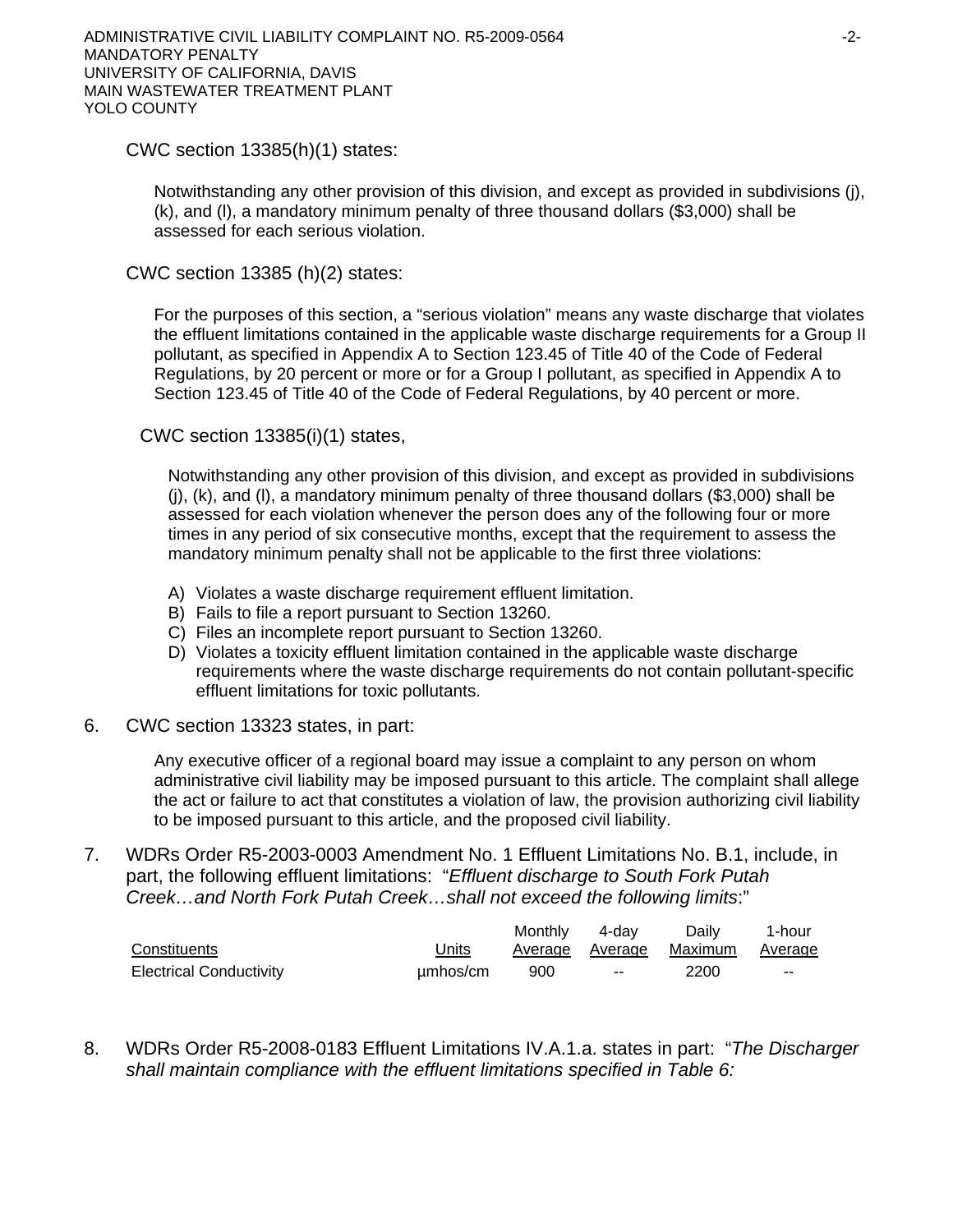| <b>Table 6. Effluent Limitations</b> |  |  |  |
|--------------------------------------|--|--|--|
|--------------------------------------|--|--|--|

|                                           |              | <b>Effluent Limitations</b> |                   |                  |                                 |                                        |
|-------------------------------------------|--------------|-----------------------------|-------------------|------------------|---------------------------------|----------------------------------------|
| <b>Parameter</b>                          | <b>Units</b> | Average<br>Monthly          | Average<br>Weekly | Maximum<br>Dailv | Instantaneous<br><b>Minimum</b> | <b>Instantaneous</b><br><b>Maximum</b> |
| Ammonia (as N)<br>$(1$ May $-31$ October) | mg/L         | 0.74                        | $\sim$            | 1.53             | --                              | $- -$                                  |

- 9. According to the Discharger's self-monitoring reports, the Discharger committed one (1) serious Group I violation of the above effluent limitations contained in WDRs Order R5-2008-0183 during the period beginning 1 January 2009 and ending 31 July 2009. The violation is defined as serious because measured concentrations of Group I constituents exceeded maximum prescribed levels by more than 40 percent on this occasion. The mandatory minimum penalty for this **one (1)** serious violation is **three thousand dollars (\$3,000)**.
- 10. According to the Discharger's self-monitoring reports, the Discharger committed one (1) non-serious violation of the above effluent limitations contained in WDRs Order R5-2003-0003 Amendment No. 1 during the period beginning 1 January 2009 and ending 31 July 2009. The one (1) non-serious violation is subject to mandatory penalties (MMPs) under CWC section 13385(i)(1) because this violation was preceded by three or more similar violations within a six-month period. The mandatory minimum penalty for the **one (1)** non-serious violation is **three thousand dollars (\$3,000)**.
- 11. The total amount of the mandatory penalties assessed for the cited effluent violations is **six thousand dollars (\$6,000).** A detailed list of the cited effluent violations is included in Attachment A, a part of this Complaint.
- 12. Issuance of this Administrative Civil Liability Complaint to enforce CWC Division 7, Chapter 5.5 is exempt from the provisions of the California Environmental Quality Act (Pub. Resources Code section 21000 et seq.), in accordance with California Code of Regulations, title 14, section 15321(a)(2).

# **THE UNIVERSITY OF CALIFORNIA, DAVIS IS HEREBY GIVEN NOTICE THAT:**

- 1. The Executive Officer of the Central Valley Water Board proposes that the Discharger be assessed an Administrative Civil Liability in the amount of **six thousand dollars (\$6,000)**.
- 2. A hearing on this matter will be conducted at the Central Valley Water Board meeting scheduled on **27/28/29 January 2010**, unless any of the following occurs by **10 December 2009**:
	- a) The Discharger waives the hearing by completing the attached form (checking off the box next to Option #1) and returning it to the Central Valley Water Board, along with payment for the proposed civil liability of **six thousand dollars (\$6,000)**; or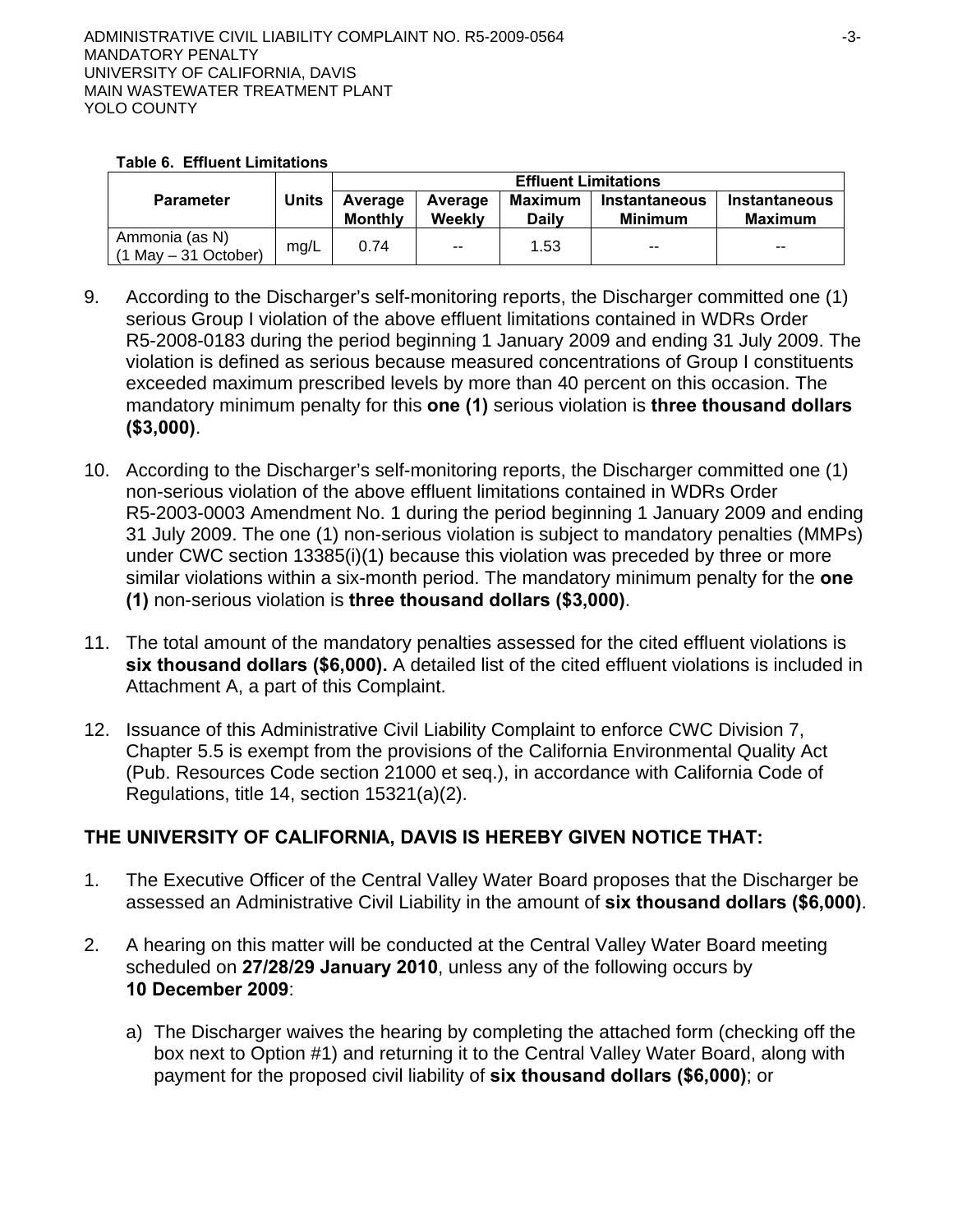- b) The Central Valley Water Board agrees to postpone any necessary hearing after the Discharger requests to engage in settlement discussions by checking off the box next to Option #2 on the attached form, and returns it to the Board along with a letter describing the issues to be discussed; or
- c) The Central Valley Water Board agrees to postpone any necessary hearing after the Discharger requests a delay by checking off the box next to Option #3 on the attached form, and returns it to the Board along with a letter describing the issues to be discussed.
- 3. If a hearing on this matter is held, the Board will consider whether to affirm, reject, or modify the proposed Administrative Civil Liability, or whether to refer the matter to the Attorney General for recovery of judicial civil liability.

If this matter proceeds to hearing, the Executive Officer reserves the right to amend the proposed amount of civil liability to conform to the evidence presented, including but not limited to, increasing the proposed amount to account for the costs of enforcement (including staff, legal and expert witness costs) incurred after the date of the issuance of this Complaint through completion of the hearing.

*original signed by Joe Karkoski for* 

PAMELA C. CREEDON, Executive Officer

10 November 2009

design and the contract of the contract of the DATE of the contract of the contract of the contract of the contract of the contract of the contract of the contract of the contract of the contract of the contract of the con

Attachment A: Record of Violations BLH: 5 Nov 2009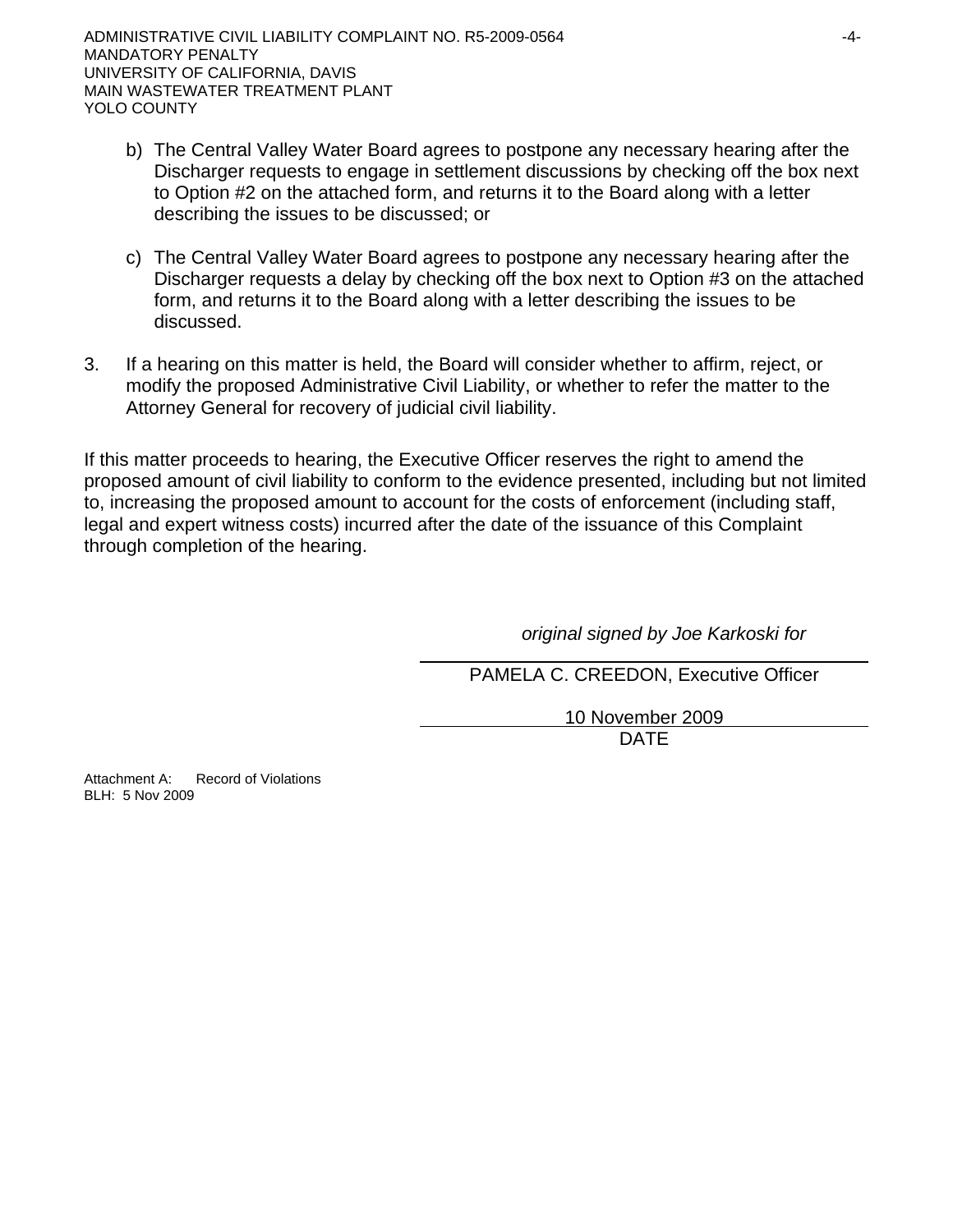#### **WAIVER FORM FOR ADMINISTRATIVE CIVIL LIABILITY COMPLAINT**

By signing this waiver, I affirm and acknowledge the following:

I am duly authorized to represent the University of California, Davis (hereafter Discharger) in connection with Administrative Civil Liability Complaint R5-2009-0564 (hereafter Complaint). I am informed that California Water Code section 13323, subdivision (b), states that, "a hearing before the regional board shall be conducted within 90 days after the party has been served. The person who has been issued a complaint may waive the right to a hearing."

### **□** *(OPTION 1: Check here if the Discharger waives the hearing requirement and will pay in full.)*

- a. I hereby waive any right the Discharger may have to a hearing before the Central Valley Water Board.
- b. I certify that the Discharger will remit payment for the proposed civil liability in the full amount of **six thousand dollars (\$6,000)** by check that references "ACL Complaint R5-2009-0564" and made payable to the *State Water Pollution Cleanup and Abatement Account*. Payment must be received by the Central Valley Water Board by **10 December 2009**.
- c. I understand the payment of the above amount constitutes a proposed settlement of the Complaint, and that any settlement will not become final until after a 30-day public notice and comment period. Should the Central Valley Water Board receive significant new information or comments during this comment period, the Central Valley Water Board's Executive Officer may withdraw the complaint, return payment, and issue a new complaint. I also understand that approval of the settlement will result in the Discharger having waived the right to contest the allegations in the Complaint and the imposition of civil liability.
- d. I understand that payment of the above amount is not a substitute for compliance with applicable laws and that continuing violations of the type alleged in the Complaint may subject the Discharger to further enforcement, including additional civil liability.

**□** *(OPTION 2: Check here if the Discharger waives the 90-day hearing requirement in order to engage in settlement discussions***.)** I hereby waive any right the Discharger may have to a hearing before the Central Valley Water Board within 90 days after service of the complaint, but I reserve the ability to request a hearing in the future. I certify that the Discharger will promptly engage the Central Valley Water Board Prosecution Team in settlement discussions to attempt to resolve the outstanding violation(s). By checking this box, the Discharger requests that the Central Valley Water Board delay the hearing so that the Discharger and the Prosecution Team can discuss settlement. It remains within the discretion of the Central Valley Water Board to agree to delay the hearing. Any proposed settlement is subject to the conditions described above under "Option 1."

**□** *(OPTION 3: Check here if the Discharger waives the 90-day hearing requirement in order to extend the hearing date and/or hearing deadlines. Attach a separate sheet with the amount of additional time requested and the rationale.)* I hereby waive any right the Discharger may have to a hearing before the Central Valley Water Board within 90 days after service of the complaint. By checking this box, the Discharger requests that the Central Valley Water Board delay the hearing and/or hearing deadlines so that the Discharger may have additional time to prepare for the hearing. It remains within the discretion of the Central Valley Water Board to approve the extension.

(Print Name and Title)

(Signature)

(Date)